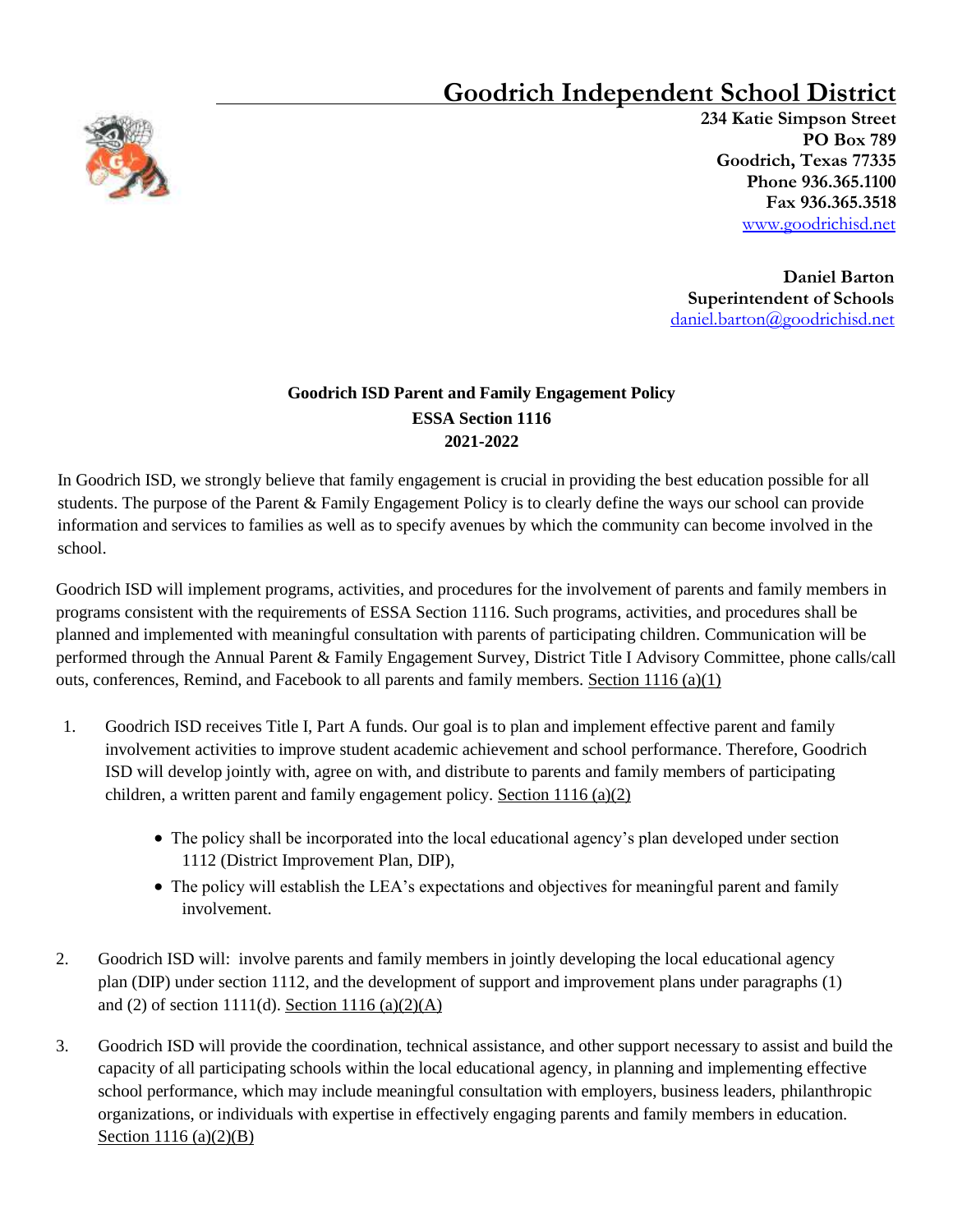4. Goodrich ISD will coordinate and integrate parent and family engagement strategies under Title I, Part A, to the extent feasible and appropriate, with other relevant Federal, State, and local laws and programs, including public preschool programs, and conduct other activities, such as parent resource centers, that encourage and support parents in more fully participating in the education of their children; Section 1116 (a)(2)(C) and Section 1116 (e)(4)

Goodrich ISD will be culturally and linguistically responsive by:

- Providing translators at meetings and translating written materials.
- Planning events and activities at times that work best for families.
- 5. Goodrich ISD will conduct, with the meaningful involvement of parents and family members, an annual evaluation of the content and effectiveness of the parent and family engagement policy in improving the academic quality of all schools served. Section 1116 (a)(2)(D)
	- Identify barriers to greater participation by parents in activities authorized by this section (with particular attention to economically disadvantaged parents, are disabled, have limited English proficiency, have limited literacy, or are of any racial or ethnic minority background);
	- Identify the needs of parents and family members to assist with the learning of their children, including engaging with school personnel and teachers; and strategies to support successful school and family interactions.
- 6. Goodrich ISD will use the findings of such evaluation to design evidence-based strategies for more effective parental involvement and to revise, if necessary, the parent and family engagement policies. Section  $1116 \text{ (a)}(2)(E)$
- 7. Goodrich ISD will involve parents in the activities of the schools served under this part, which may include establishing a parent advisory board comprised of a sufficient number and representative group of parents or family members served by the local educational agency to adequately represent the needs of the population to develop, revise, and reviewing the parent and family engagement policy and provide such other reasonable support for parental involvement activities under this section as parents may request. Section 1116 (a)(2)(F) and Section 1116  $(e)(14)$
- 8. To ensure effective involvement of parents and to support a partnership among the school involved parents and the community to improve student academic achievement, Section 1116 (e), Goodrich ISD will:
	- (i) conduct an Annual School Orientation Meeting/Training and provide ongoing communication via multiple mediums.
	- (ii) assist parents of children served by Goodrich ISD, as appropriate, in understanding such topics as the challenging State academic standards, State and local academic assessments, the requirements of the parent and family engagement program, and how to monitor a child's progress and work with educators to improve the achievement of their children. Section  $1116 \text{ (e)}(1)$
	- (iii) provide materials and training to help parents to work with their children to improve their children's achievement, such as literacy training and using technology (including education about the harms of copyright piracy), as appropriate, to foster parental involvement. Section  $1116 (e)(2)$
	- (iv) educate teachers, specialized instructional support personnel, principals, school leaders, and other staff, with the assistance of parents, in the value and utility of contributions of parents, and in how to reach out to, communicate with, and work with parents as equal partners, implement and coordinate parent programs, and build ties between parents and the school. Section 1116 (e)(3)